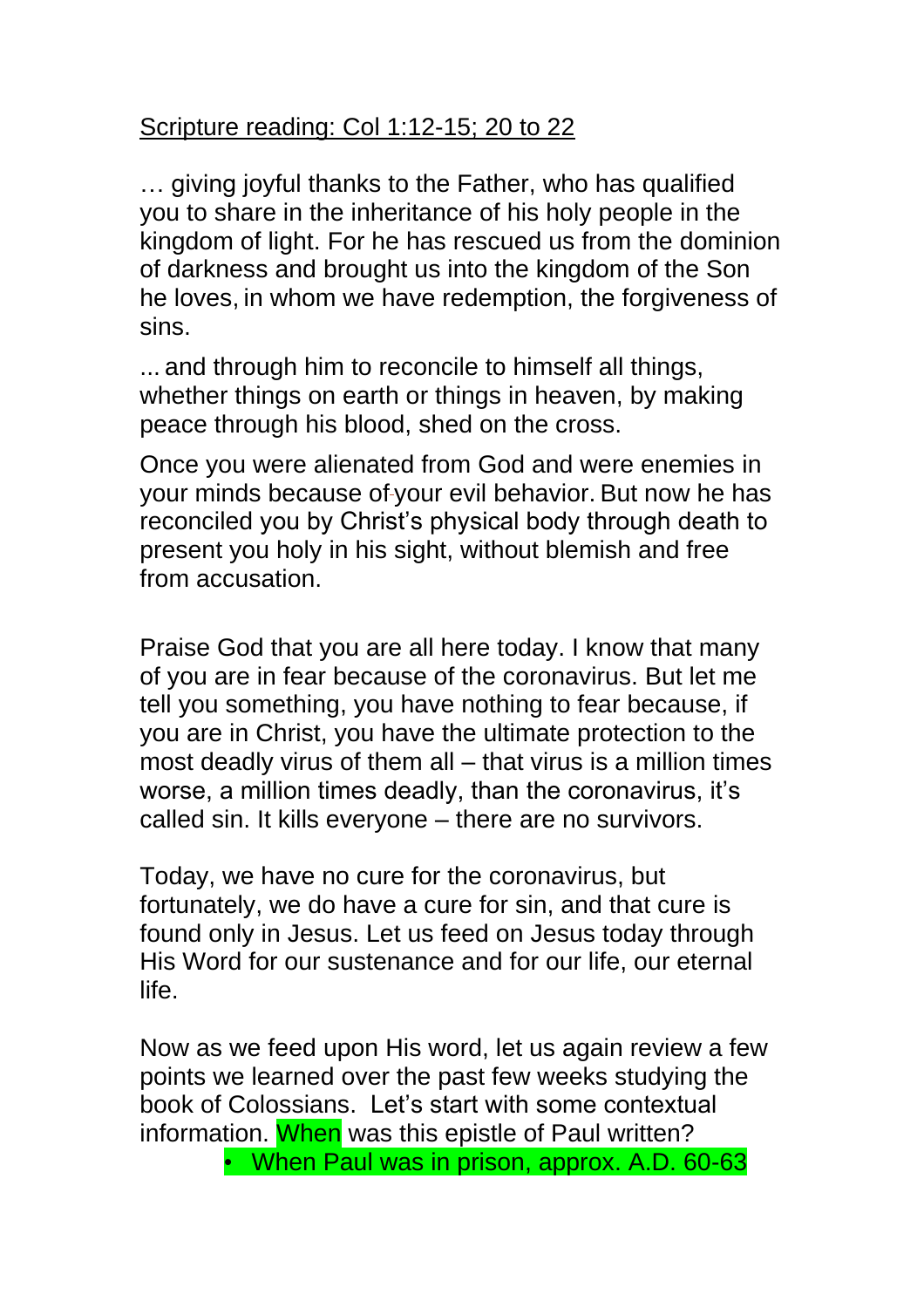• Approximately 30 years after the death, resurrection and ascension of Christ.

Who is Paul writing to?

He is writing to the Church in Colossae.

• Consisted of both Jew and Gentile, but according to Bible scholars this church was probably mostly Gentile.

Where is Colossae? Colossae lay in the heart of a cluster of cities (near Laodicea and Hieropolis) in SW Phrygia, in the Roman province of Asia Minor, or modern-day Turkey.

Located in Modern-day Turkey

In this map of Turkey, we see Colossae in land, close to the major cities of Laodicea and Hierapolis.

Today, unfortunately Colossae has had no major archaeological excavation, as most archeological attention has been focused on nearby Laodicea and Hierapolis, though plans are reported for an Australian-led expedition to the site.

Now, to test your memory, do you remember …

What is one of the main themes of Colossians?

Christ is sufficient, the Gospel is sufficient, His grace is sufficient.

You don't need anything more!

What is the theme passage in Colossians?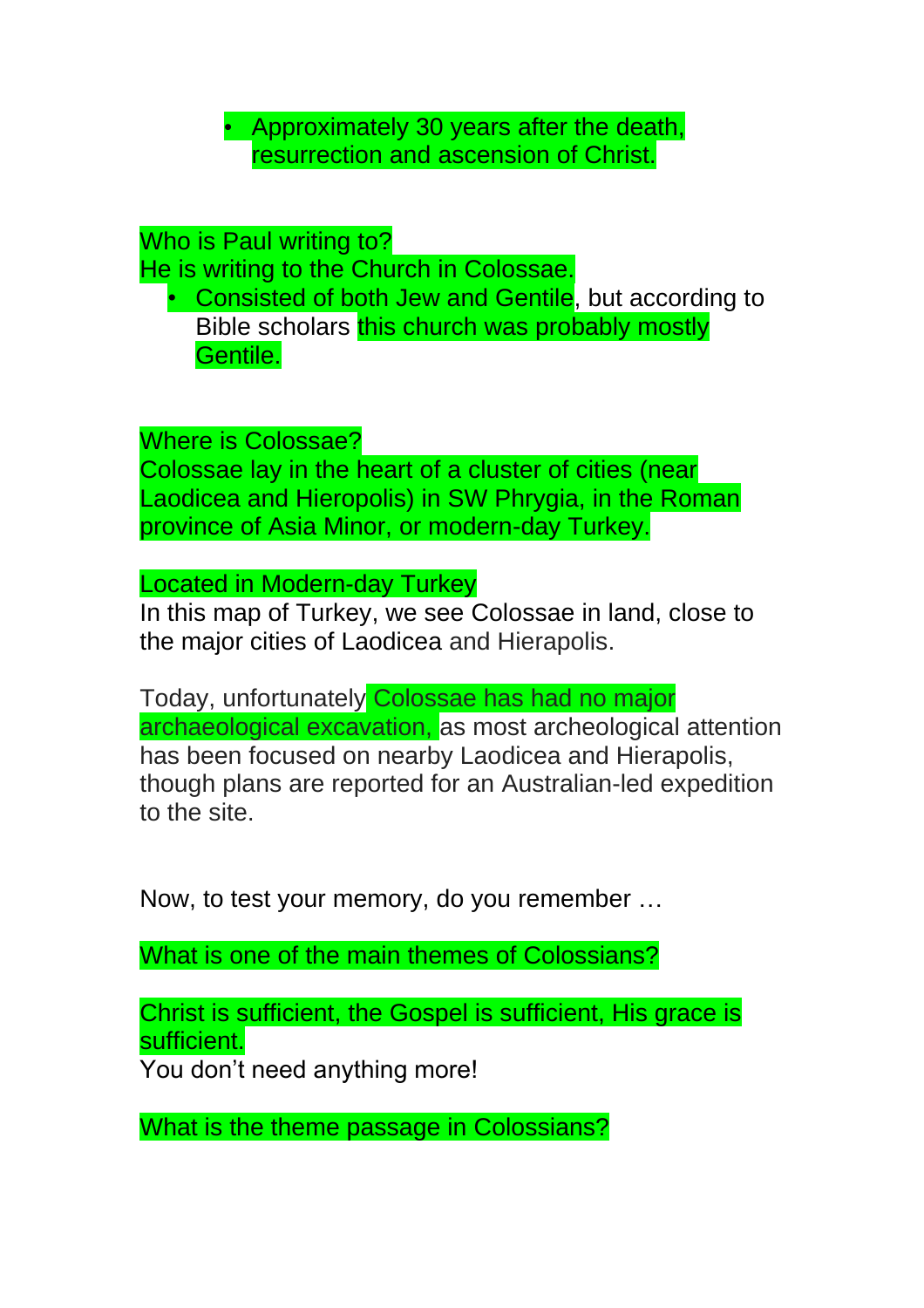My goal is that they may be encouraged in heart and united in love, so that they may have the full riches of complete understanding, in order that they may know the mystery of God, namely, Christ, in whom are hidden all the treasures of wisdom and knowledge. (Col. 2: 2,3)

2 이는 저희로 마음에 위안을 받고 사랑 안에서 연합하여 원만한 이해의 모든 부요에 이르러 하나님의 비밀인 그리스도를 깨닫게 하려 함이라 3 그 안에는 지혜와 지식의 모든 보화가 감취어 있느니라 (골로새서 2:2,3)

To highlight the sufficiency and supremacy of Christ, you will notice in this passage that Paul uses adjectives like "full," "complete" and "all."

Although Paul wants the Christians in Colossae to have full and complete understanding of all the treasures of wisdom and knowledge in Christ, **The Gospel is so simple** that even A young child can say, after reading the Gospel in the Bible,

"I am sorry for my sins. Please forgive me, God. As the Bible says I believe that Jesus saved me from my sins. He paid for all of my sins through His death on the cross! Jesus did it all. God forgives my sins all because of Jesus. Thank you Jesus!"

The Gospel is simple and anyone can simply come to saving faith in Christ through hearing the Gospel and believing in it.

- But the false teachers that were infiltrating the church were teaching that it's not that simple. You need more than Christ.
- These false teachers taught there's something **more** – like a secret/mysterious knowledge/experience that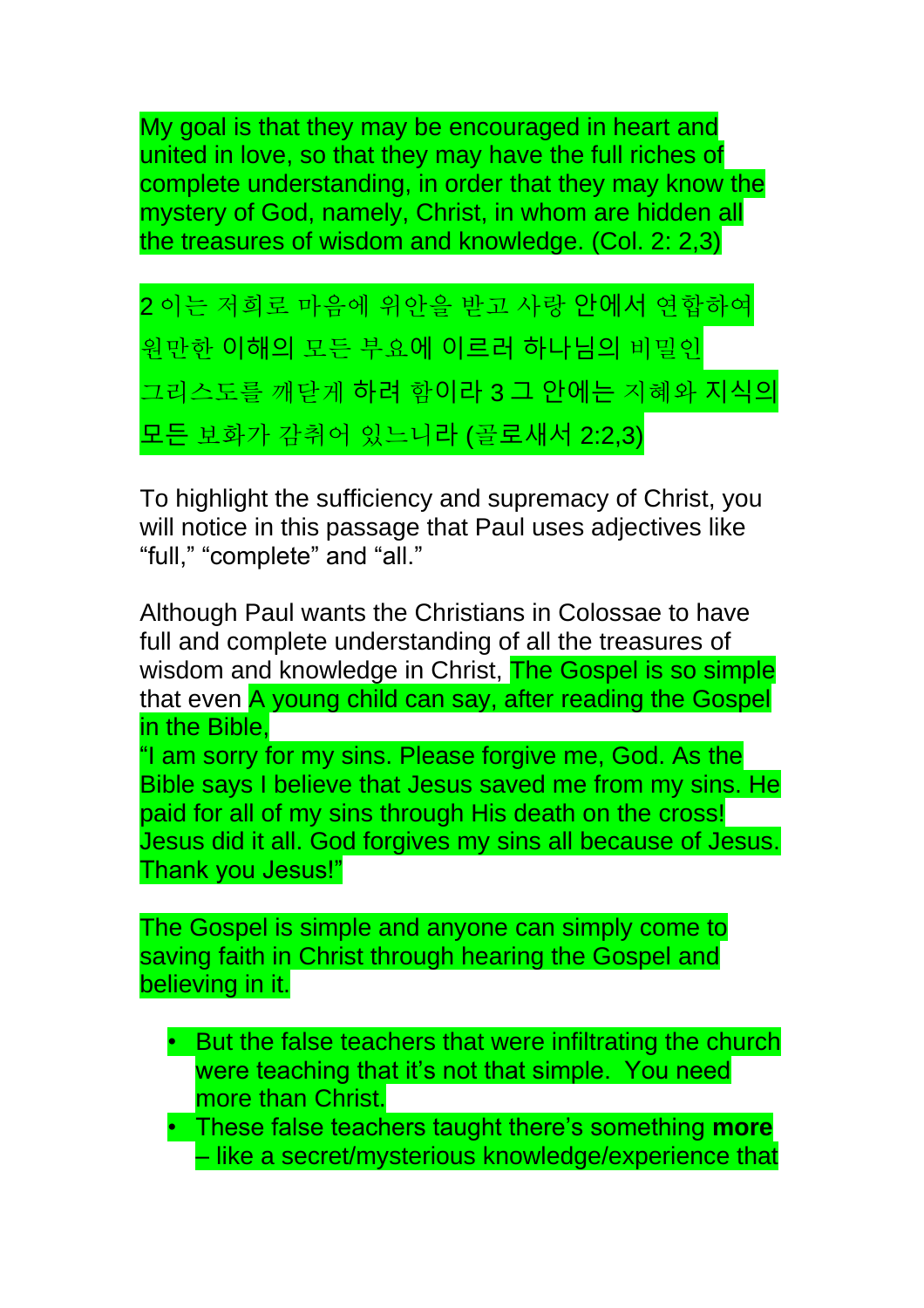only these teachers (aka super-apostles) had. The more is that you have to do more -- more to believe, more to experience, more to understand. Jesus is not enough! There is something else and we privileged super-apostles are the only ones who can reveal it to you.

• Colossian Heresy 골로새교회 이단/

Proto-Gnosticism 원영지주의

Made claims of special new insight into the powers of darkness, offering special protection.

So these false teachers – the proto-Gnostics – tried to convince the Christians in Colossae that they were missing something, even if they had Christ.

But What did Paul call the believers in Colossae?

Paul Calls Them Saints/Holy Ones 성도

From Paul, an apostle of Christ Jesus by the will of God, and Timothy our brother, to the saints, the faithful brothers and sisters in Christ, at Colossae. (Col. 1:1,2) 하나님의 뜻으로 말미암아 그리스도 예수의 사도 된 바울과 형제 디모데는 골로새에 있는 성도들 곧 그리스도 안에서 신실한 형제들에게 편지하노니 우리 아버지 하나님으로부터 은혜와 평강이 너희에게 있을찌어다 (골로새서 1:1,2)

But Scripture says only God is holy For you [God] alone are holy. (Rev. 15:4) 오직 주만 거룩하시니이다 (요한계시록 15:4)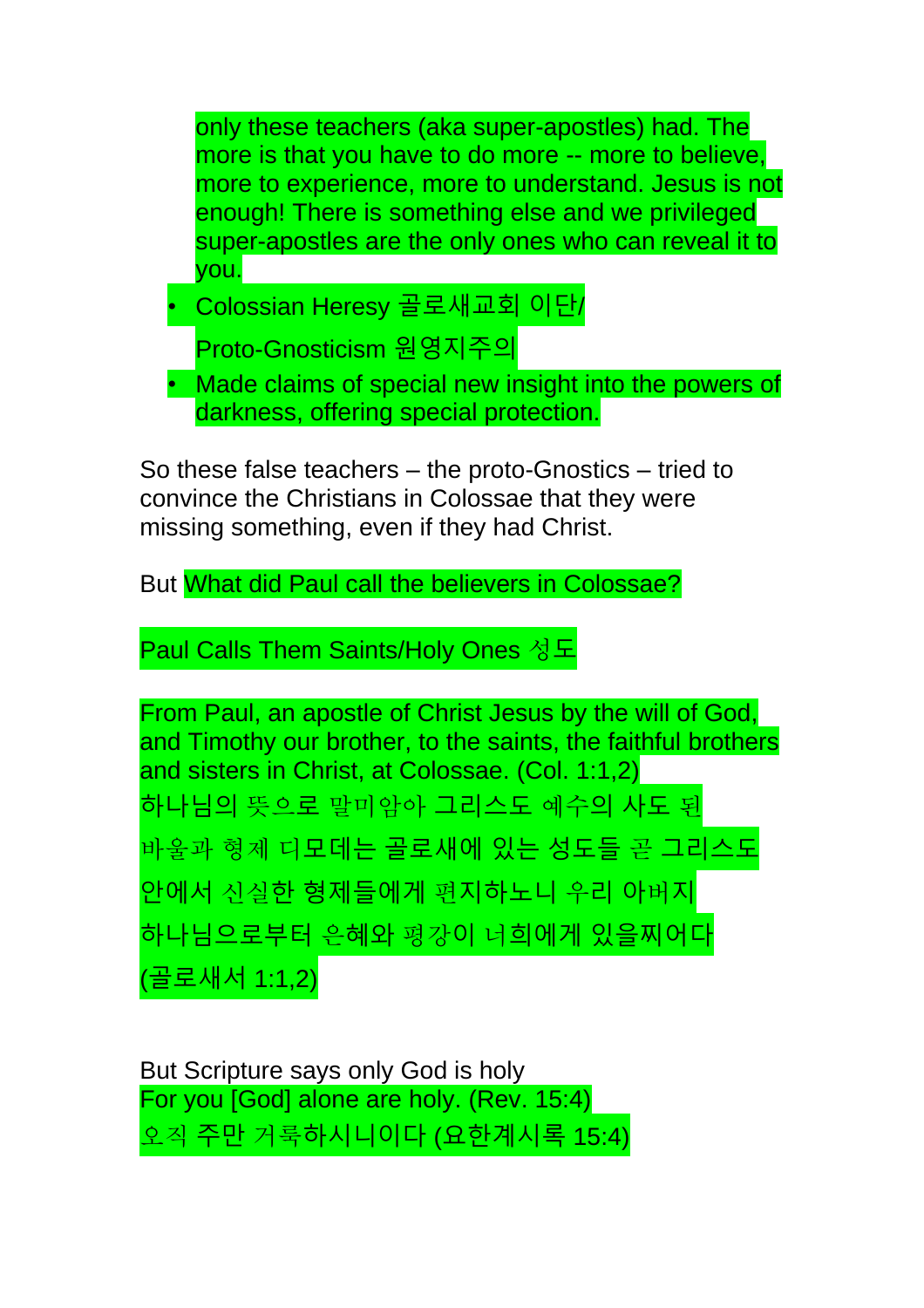2 Chronicles 6:36

There is no man which sinneth not.

There is no man without  $sin - we$  all are guilty of  $sin$ . We human beings are all sinners!

If we are all sinners and God is holy – set apart from sin - how can Paul consider the Colossian Christians Saints/Holy Ones 성도?

• The church in Colossae believed in Jesus' life, death and resurrection for the forgiveness of their sins and that is why we can call them holy ones and that is why I can also call you holy ones – saints – but only for those who trust in Christ for their salvation.

Romans 4:7,8 says,

"Blessed are those whose lawless deeds are forgiven, and whose sins are covered; blessed is the man against whom the Lord will not count his sin." (Romans 4:7,8)

7 그 불법을 사하심을 받고 그 죄를 가리우심을 받는 자는 복이 있고 8 주께서 그 죄를 인정치 아니하실 사람은 복이 있도다 함과 같으니라 (로마서 4:7,8)

Why did the Lord not count the sins of the Colossian Christians against them?

Because they had faith in their Savior.

Since we heard about your faith in Christ Jesus and the love that you have for all the saints. (Col. 1:4 )

They were justified 칭의 by faith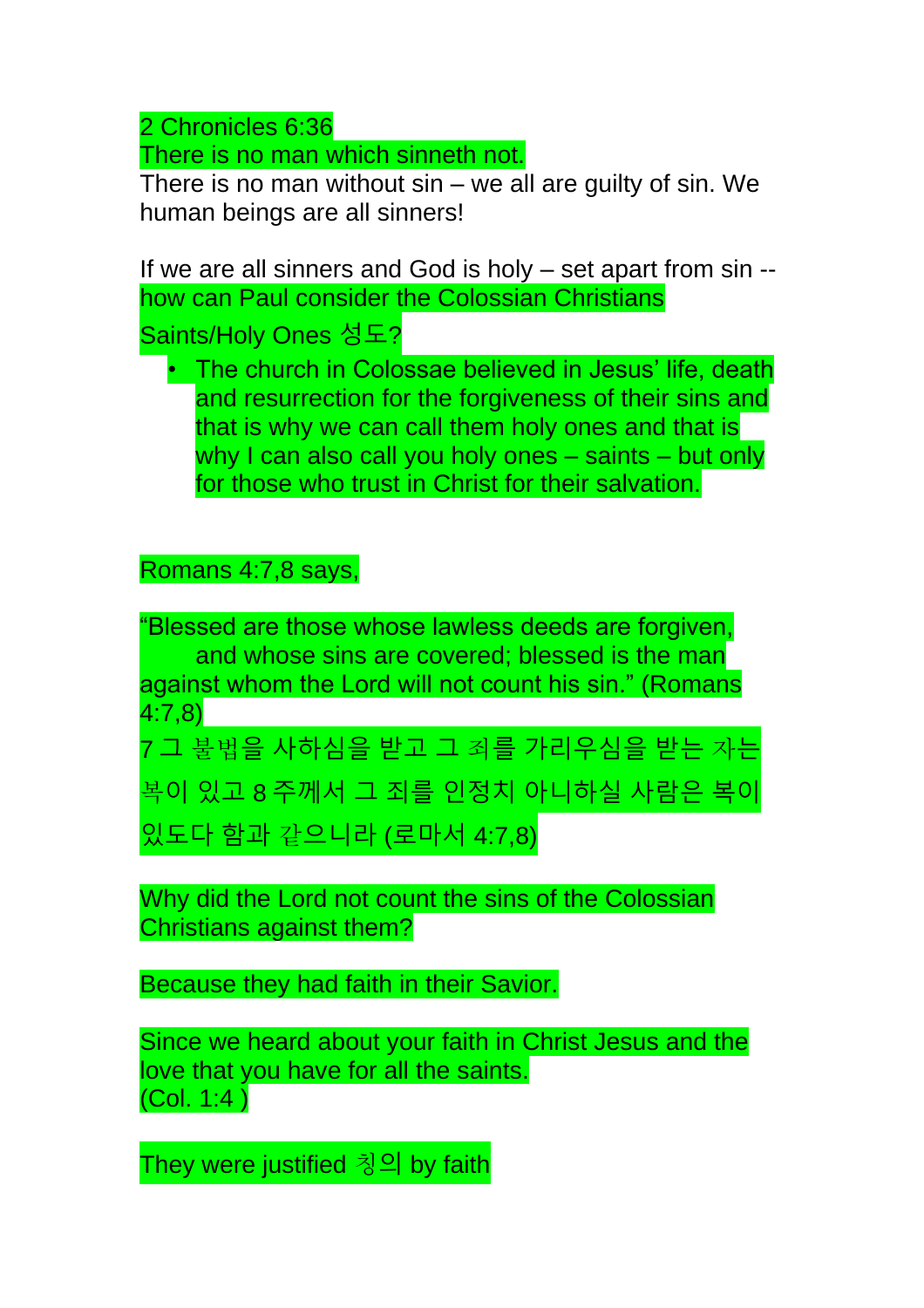They had been declared righteous '의롭다 함을 선언받는 것' , holy (they were justified) because of their faith in Jesus, because of the Gospel.

And that's not all, Their faith in the Gospel produced the fruit of love and good works.

Just as in the entire world this gospel is bearing fruit and growing, so it has also been bearing fruit and growing among you from the first day you heard it and understood the grace of God in truth. (Col. 1:6)

이 복음이 이미 너희에게 이르매 너희가 듣고 참으로

하나님의 은혜를 깨달은 날부터 너희 중에서와 같이 또한

온 천하에서도 열매를 맺어 자라는도다 (골로새서 1:6)

Now as I said last week, we have to be careful we don't confuse the fruit from the root or conversely the root from the fruit.

The fruit (our good works which flows from the Gospel) is not what saves us. The root  $-$  the Gospel (Christ)  $-$  is what saves us.

In vs. 12, Paul gives thanks to the Father. What were the reasons Paul gave thanks? Do you remember? To help jog our memory, let us go back and read vs. 12 and 13. "He has qualified you to share in the inheritance of the saints in light. He has delivered us from the domain of darkness." Col. 1:12, 13 우리로 하여금 빛 가운데서 성도의 기업의 부분을 얻기에 합당하게 하신 아버지께 감사하게 하시기를 원하노라.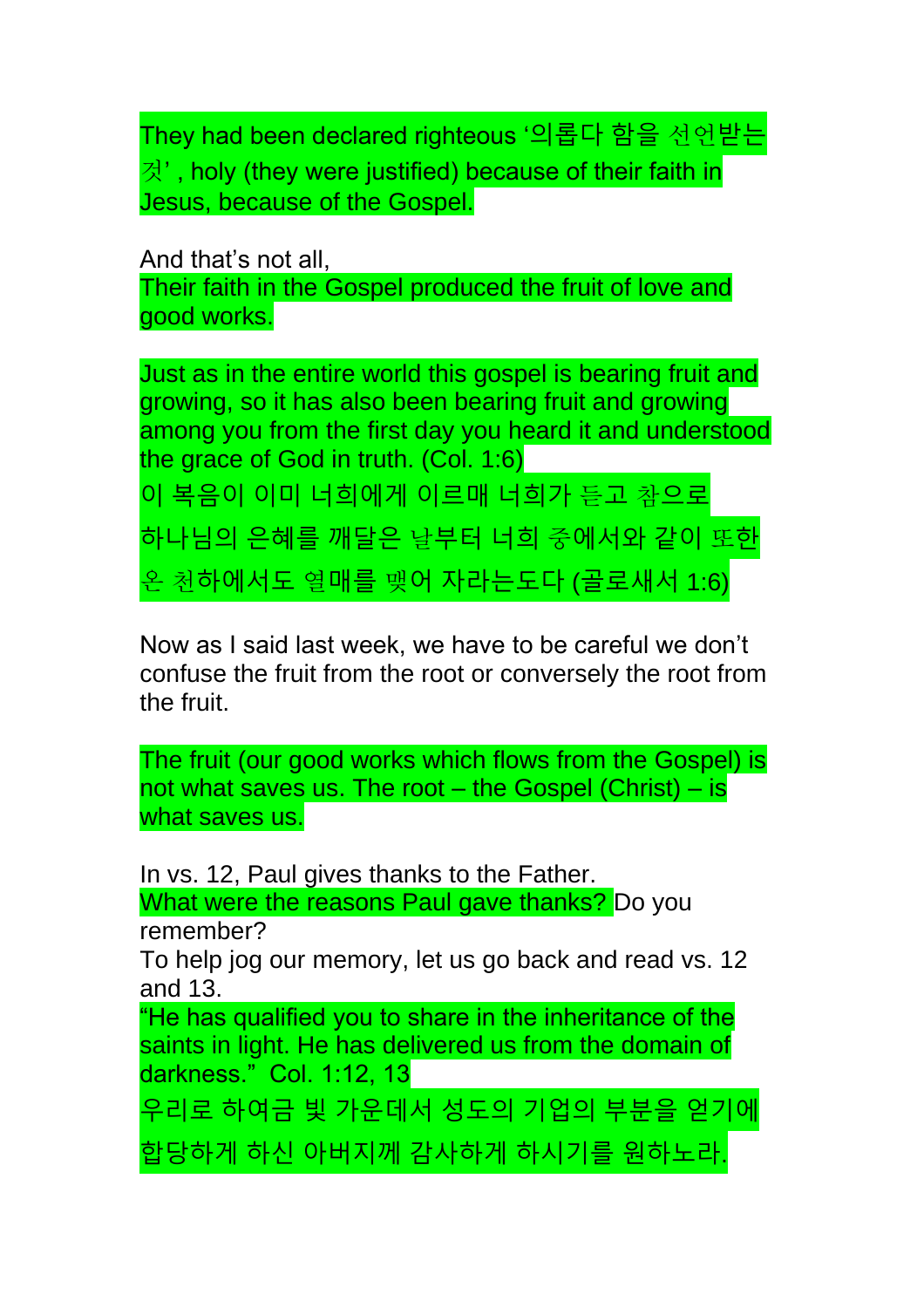## 그가 우리를 흑암의 권세에서 건져내사 그의 사랑의 아들의 나라로 옮기셨으니 (골로새서 1:13)

In vs. 12, it states that God our father qualified us to share in the inheritance of the saints.

Paul says that God is our Father.

Just knowing that we were made the children of God – that we can call him Father should make us extremely thankful.

The reason: We don't deserve to be called His children. We didn't earn it. Yet, He qualified us in this great inheritance. Before we became children of God, we were imprisoned by the dominion of darkness.

Because of our sin, in Eph. 2:3 it says that, like all mankind, we were once by nature children of wrath. But God became flesh and lived among us to rescue us, like a superhero that comes to save the day, like a knight in shining armor,

He has delivered us from the domain of darkness and transferred us to the kingdom of his beloved Son, in whom we have redemption, the forgiveness of sins. Col. 1:13,14

God rescues us, while we were helpless and hopeless, from the domain of darkness and transfers us into His Kingdom, making us heirs.

For you did not receive the spirit of slavery to fall back into fear, but you have received the Spirit of **adoption** as sons, by whom we cry, "Abba! Father!" Rom. 8:15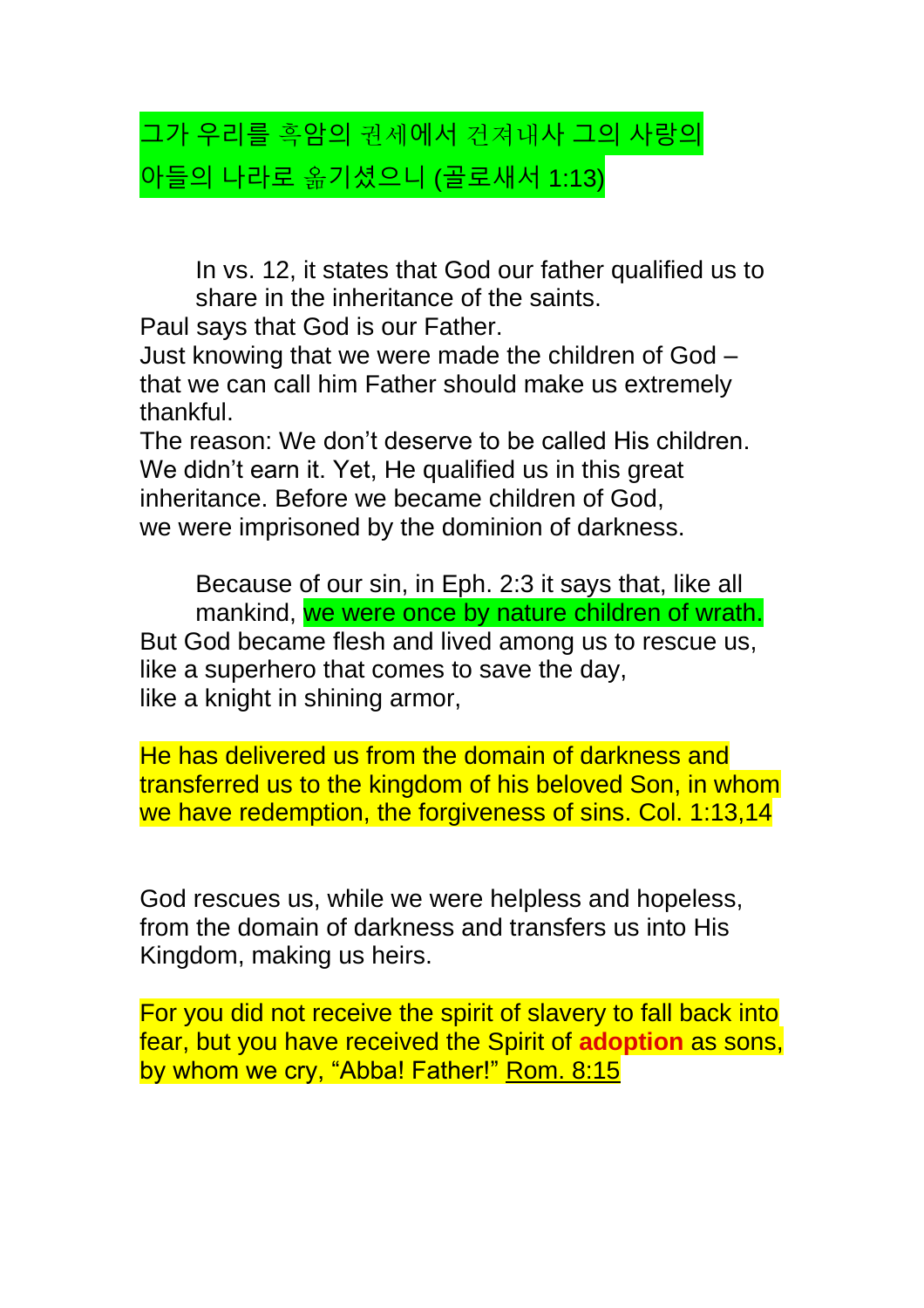You see, we don't deserve to be His children, but because of his grace, mercy and love, we were adopted as His children.

And not only the creation, but we ourselves, who have the firstfruits of the Spirit, groan inwardly as we wait eagerly for **adoption** as sons, the redemption of our bodies. Rom. 8:23

According to the passage, our adoption entails the redemption of our bodies.

God sent His Son … to redeem those who were under the law, so that we might receive **adoption** as sons. Gal. 4:4,5

> Adopted! Through His Son, we are now adopted children of God, He has qualified us.

We did not do the qualifying.  $He - God - qualified$ us to share in the heritance of the saints. Wow! This is amazing!

Meritoriously, only Jesus, God's only begotten Son deserves the inheritance, but because of God's grace, mercy and steadfast love, we now share in Jesus's inheritance. It is a free gift given to us by our Father.

In vs. 13, 14, it says, "He transferred us to the kingdom of his beloved Son, in whom we have redemption, the forgiveness of sins."

Thus, we have been transferred. We have taken out of the dominion of darkness – freed -- and have been made citizens of the Kingdom of Christ, a glorious Kingdom where there are no tears, no pain, no sin, no death, but just eternal joy.

Praise God!

Because of this great hope, Paul commands us to be joyous always (Phil. 4:4).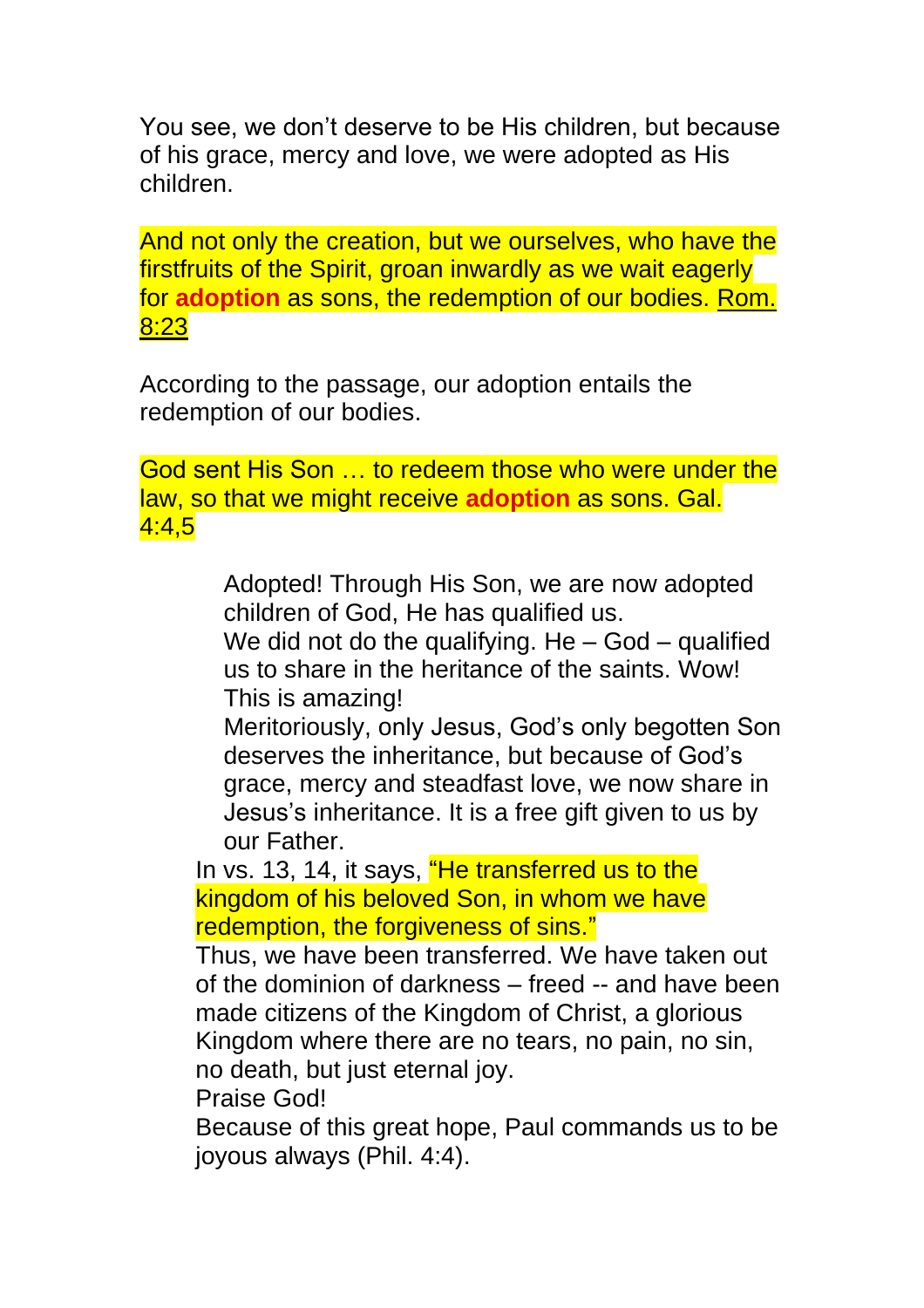How many of you would like to be a citizen of that kind of kingdom? – a kingdom where there is no pain, tears, sin and death, but just eternal joy – joyous always.

Well guess what? If you are a true believer, then you are a citizen.

You have dual citizenship (two citizenships):

On earth, you are all citizens of your respective countries: for most of you it's Korea; some of you, the US; for Jacqueline, hers is Kenya, and me, Canada; but we are also -- as adopted children with the inheritance of the saints -- we are also citizens of the Kingdom of God's beloved Son.

You did nothing to earn this heavenly citizenship – God did it all for us!

Now, because we did nothing and because God did it all, does that mean we do nothing from now on?

Because God has saved us – once and for all – does that mean we can go and sin all we want?

No, as Christians, in our walk, in our sanctification, we work, we do good deeds, not to preserve our salvation, as the Roman Catholics do.

The Roman Catholics believe they are saved by grace, but they must cooperate with that grace infused in them. In other words they must continue to work with the grace given to them or else, they lose their grace, and eventually their salvation.

So out of fear of losing their grace, they do their "good works."

Their motivation, their basis for their good works is fear – fear of their loss of their own personal salvation. And if you think about their motivation, their basis for their good works – it's actually selfish, egocentric. "I'm doing something nice for you because I'm trying to keep my salvation."

But what about us Protestant Christians, why do we do good works?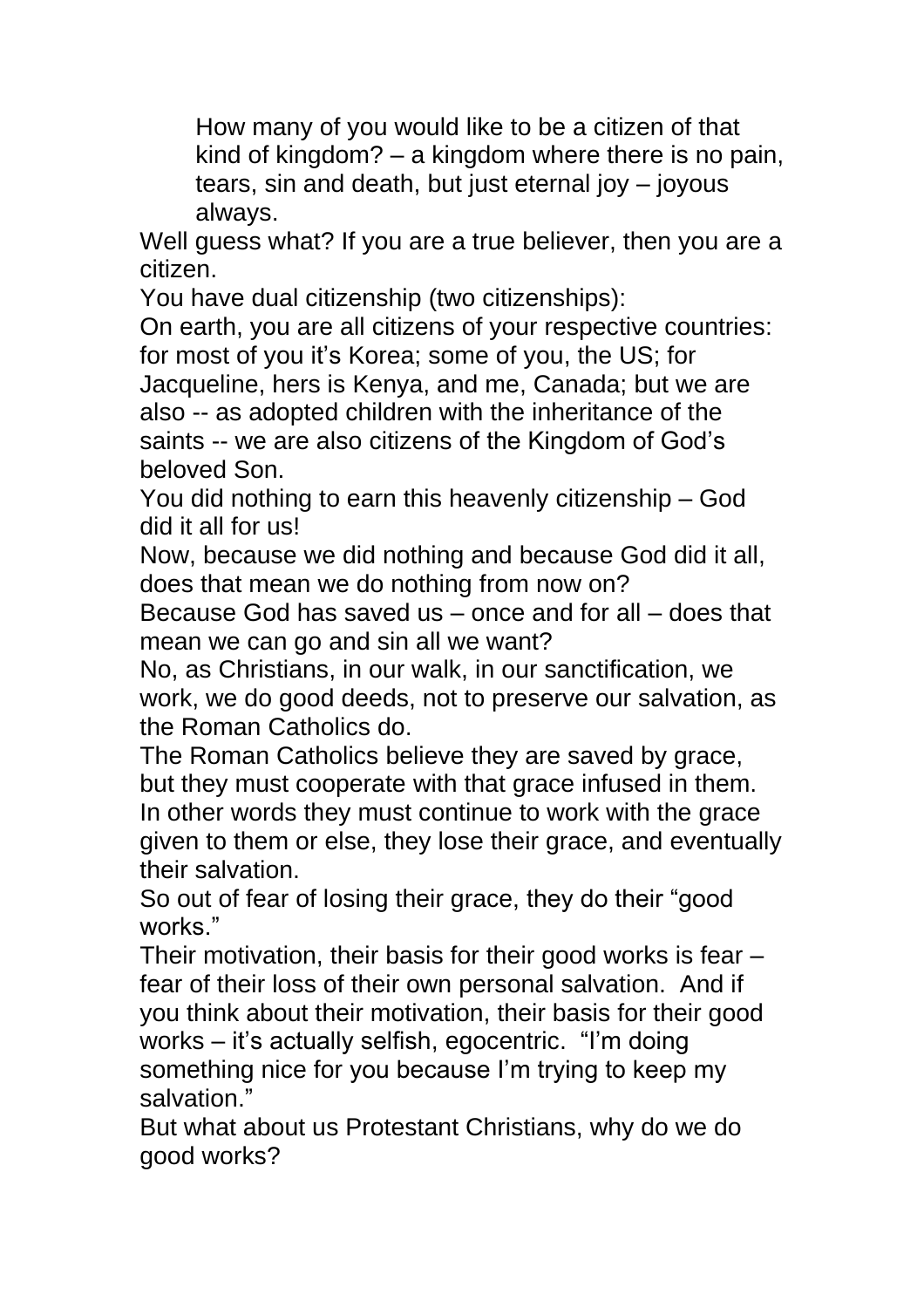We do it out of gratitude – thankfulness -- not fear. Why?

We believe we are justified by grace alone, through faith alone on account of Christ alone.

Thus, our good works does not save us.

But because God did all the saving, and we did none of the saving, we are grateful for what God has done for us. And as a result, we cannot help but bear fruit – to love God and to love neighbor.

Hence, our love, our good deeds, is not out of fear. Our good works is not driven by a selfish motive – to work hard to save ourselves – like the Roman Catholics.

No, Protestant Christian believers in Christ are freed, because we know we are saved, so we are now finally free to truly love God and neighbor – all out of gratitude. If God loved us and truly saved us completely, how can we not go out and love others?

Thus our good works is a natural response to our salvation and those good works become real evidence of our faith, of our salvation.

And our salvation is 100% a free gift.

But, although it was 100% free, it was actually costly – costly to the Father. It cost the life of His Son. He paid the price for our debts.

I'm reminded of my dad.

My father, before I was born, back when Korea was one of the poorest countries in the world, did something. He acquired skills, worked hard, and set himself apart from others and, as a result, he earned his way to Canada. Canada, at that time, was, and still is, one of the best countries in the world to live in.

Canada has a high standard of living.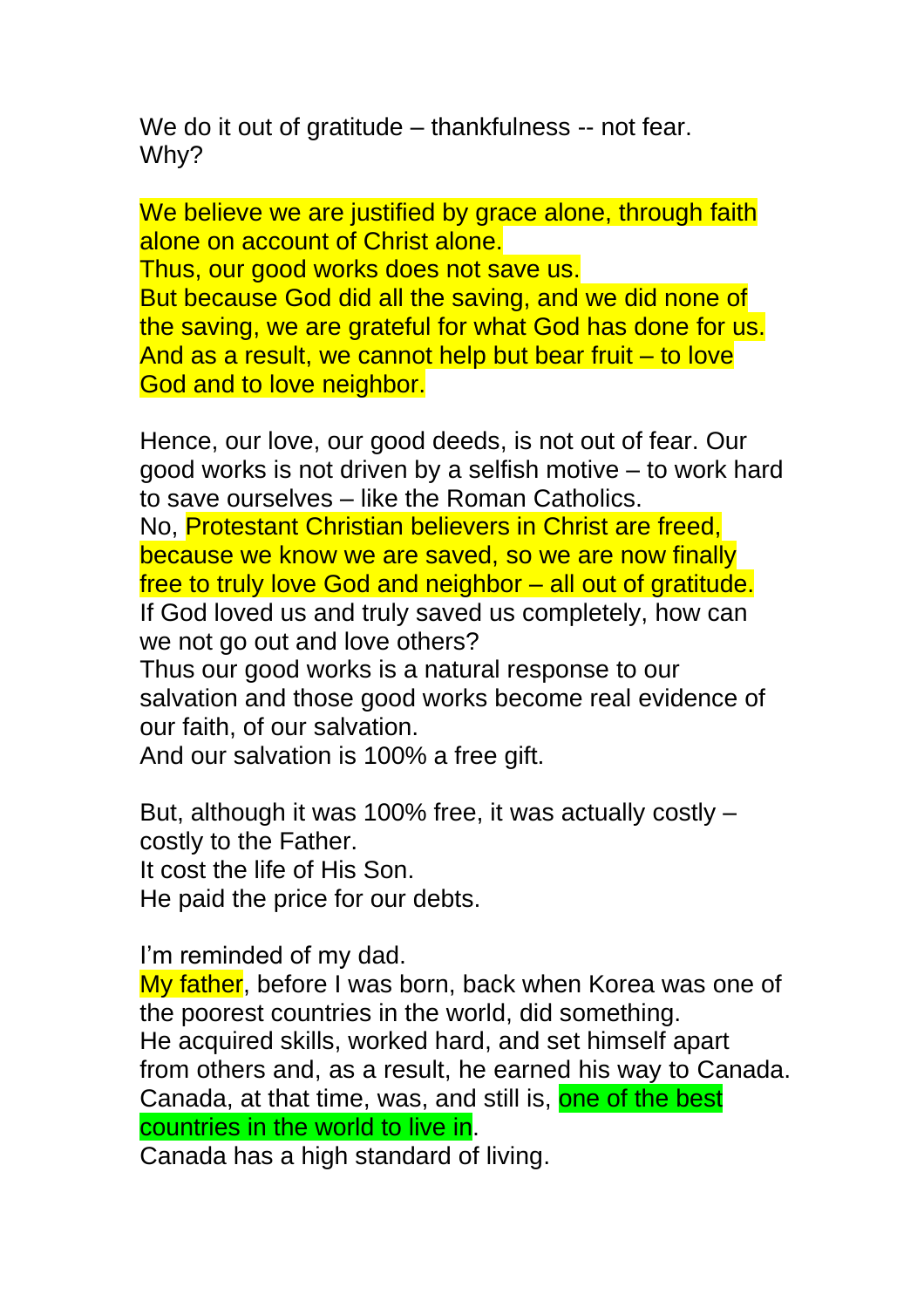It has free health care.

Canadians also enjoy a good reputation around the world, so we Canadians are given much freedom in traveling and staying in other countries.

When I was a young child, my father -- because of what he had done, his merits, his work experience -- was given an opportunity to immigrate to Canada.

So our family, immigrated to Canada,

and after several years of hard work in Canada and obeying all the Canadian laws,

my father earned our way to becoming Canadian citizens. He did what he had to do, he did all the **paperwork** for his family and thanks wholly to

my father, I, as a child, became a Canadian citizen.

My father did everything;

I did nothing to receive that citizenship.

In the same way, Because of what God has done for us through Jesus Christ, we reap the benefits of adoption, of redemption, of the forgiveness of sins, of citizenship in His Kingdom.

This is what we call grace – undeserved goodness – nobody deserves to be a citizen because we were under the dominion of darkness.

But "undeserved goodness" is only half the definition of grace.

That undeserved goodness was costly –

it was at the expense of His Son.

In Col. 1:20 it says, "and through him to reconcile to himself all things, whether on earth or in heaven, making peace by the blood of his cross."

You see, because of our sin, in Col.1:21 says, "Once you were alienated from God and were enemies" of God –

alienated and hostile, doing evil -- but God made peace by the death of his Son.

That righteous blood that he spilt paid the price for our sins.